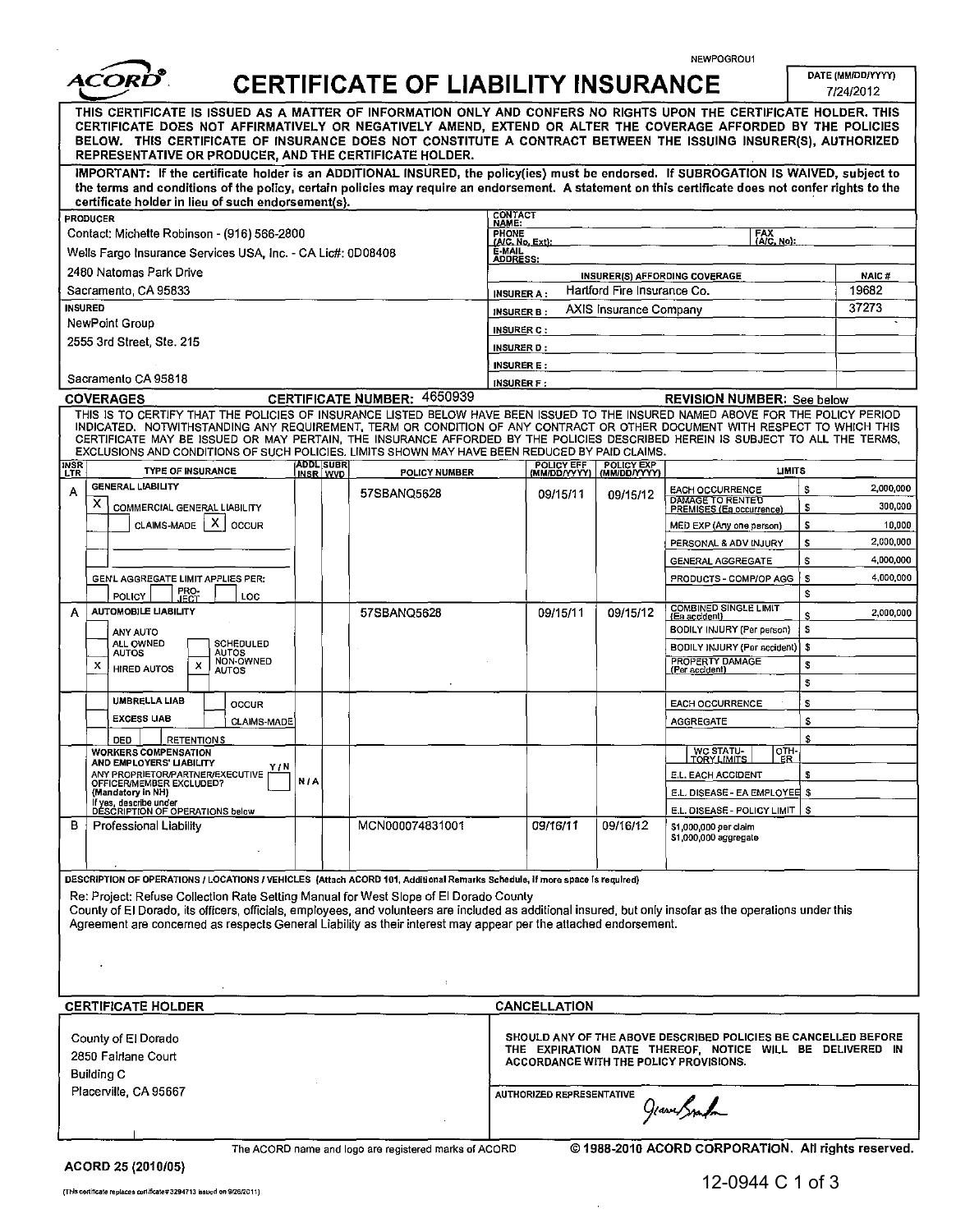## THIS ENDORSEMENT CHANGES THE POLICY. PLEASE READ IT CAREFULLY.

## **ADDITIONAL INSURED - DESIGNATED PERSON OR ORGANIZATION**

This endorsement modifies insurance provided under the following:

## COMMERCIAL GENERAL LIABILITY COVERAGE PART

**SCHEDULE** 

| Name Of Additional Insured Person(s) Or Organization(s) |  |  |  |  |  |
|---------------------------------------------------------|--|--|--|--|--|
| County of El Dorado                                     |  |  |  |  |  |
| 2850 Fairlane Court                                     |  |  |  |  |  |
| Building C                                              |  |  |  |  |  |
| Placerville, CA 95667                                   |  |  |  |  |  |
|                                                         |  |  |  |  |  |
|                                                         |  |  |  |  |  |
|                                                         |  |  |  |  |  |
|                                                         |  |  |  |  |  |
|                                                         |  |  |  |  |  |

Information required to complete this Schedule, if not shown above, will be shown in the Declarations.

Section II - Who Is An Insured is amended to include as an additional insured the person(s) or organization(s) shown in the Schedule, but only with respect to liability for "bodily injury", "property damage" or<br>"personal and advertising injury" caused, in whole or<br>in part, by your acts or omissions or the acts or omissions of those acting on your behalf:

A. In the performance of your ongoing operations; or

B. In connection with your premises owned by or rented to you.

Re: Project: Refuse Collection Rate Setting Manual for West Slope of El Dorado County County of El Dorado, its officers, officials, employees, and volunteers are included as additional insured, but only insofar as the operations under this Agreement are concerned as respects General Liability as their interest may appear per the attached endorsement.

© ISO Properties, Inc., 2004